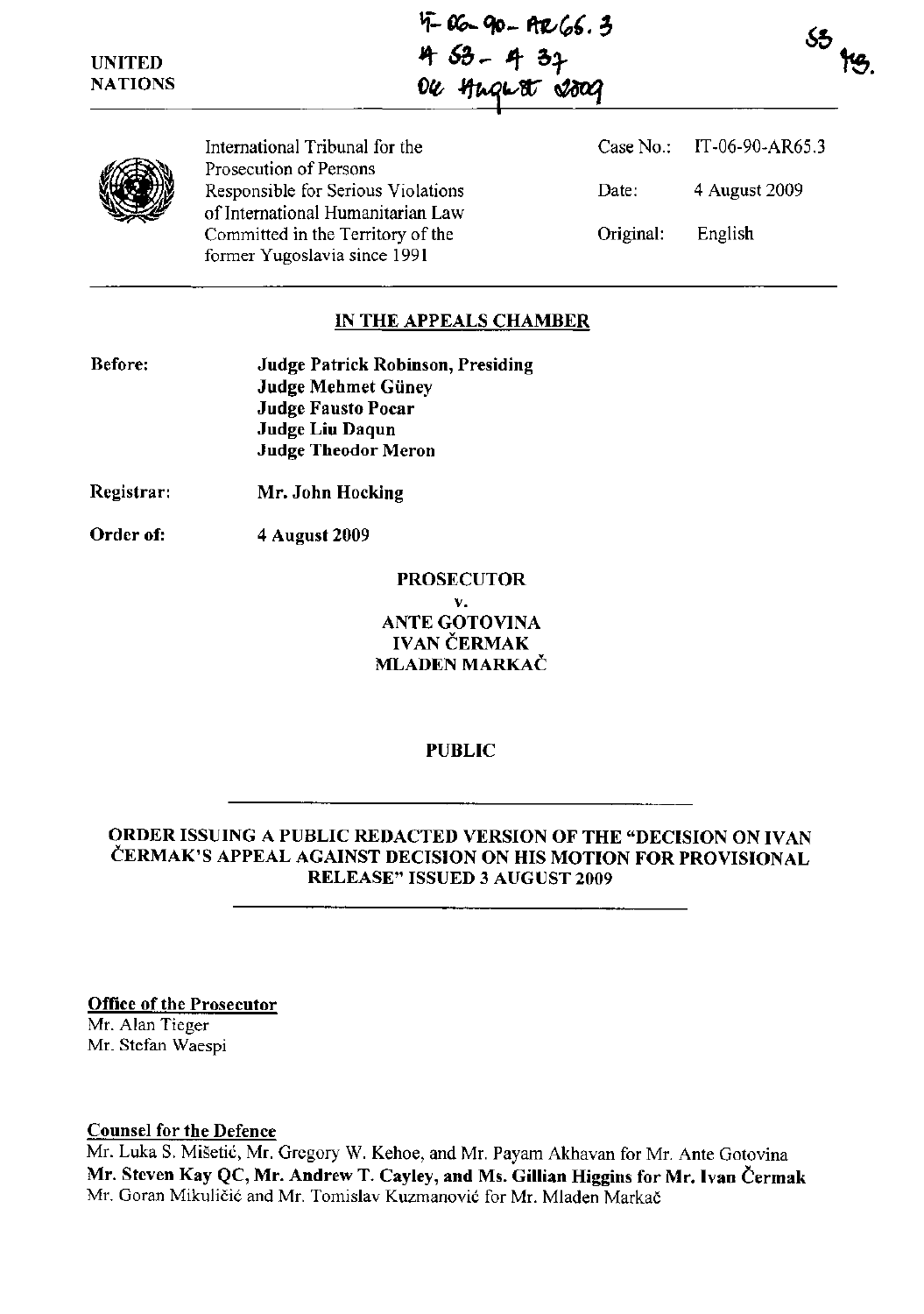$$
406 - 90 - 40.65.5
$$

**THE APPEALS CHAMBER** of the International Tribunal for the Prosecution of Persons Responsible for Serious Violations of International Humanitarian Law Committed in the Territory of the former Yugoslavia since 1991 ("Tribunal");

**NOTING** the "Decision on Ivan Čermak's Appeal Against Decision on His Motion for Provisional Release", issued confidentially on 3 August 2009 ("Decision");

**CONSIDERING** that some of the information contained in the Decision is to remain confidential;

**HEREBY ISSUES** a public redacted version of the Decision.

Done in English and French, the English text being authoritative.

 $\overline{\phantom{a}}$ 

Judge Patrick Robinson Presiding

Dated this fourth day of August 2009 At The Hague The Netherlands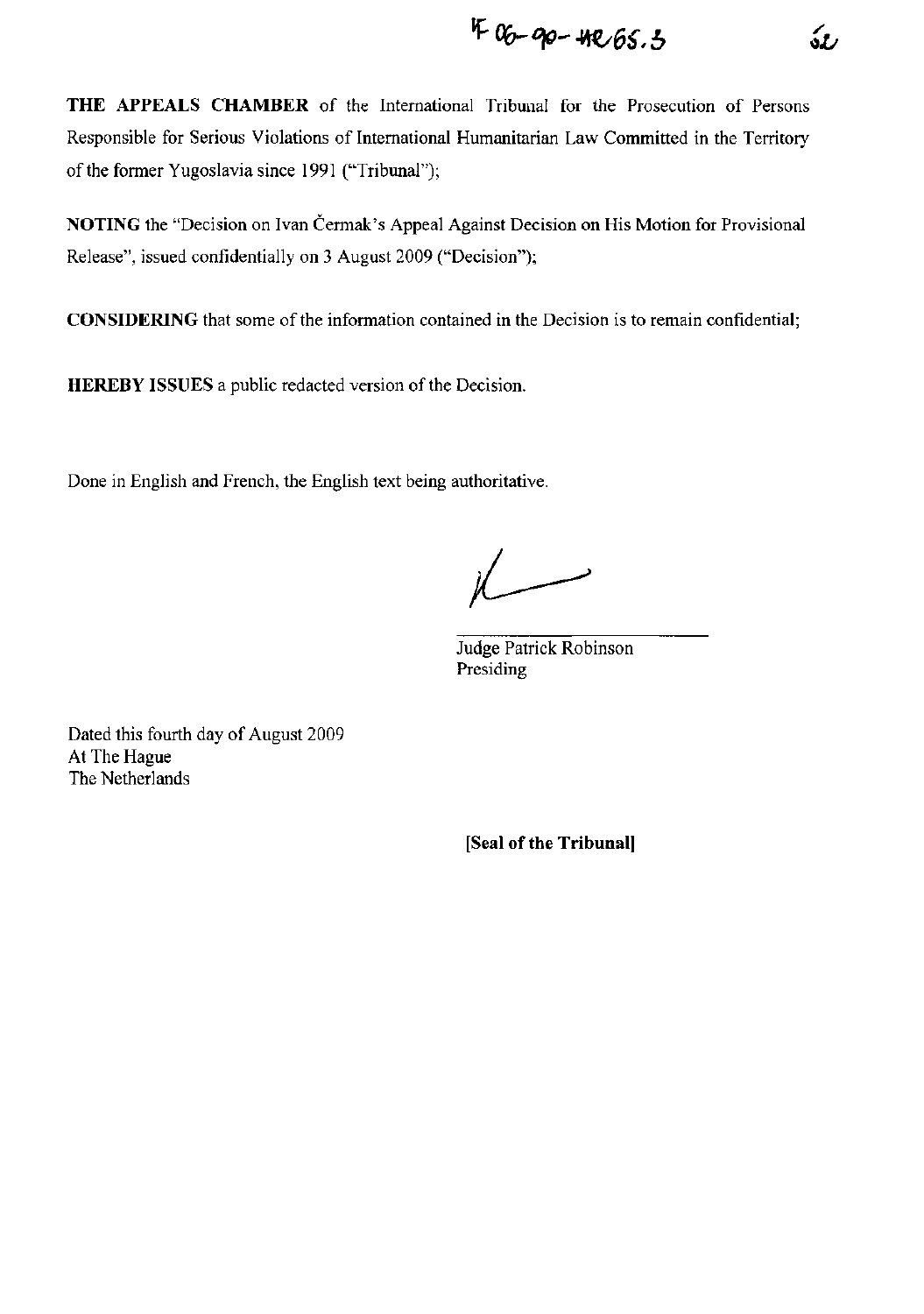

International Tribunal for the Prosecution of Persons Responsible for Serious Violations of International Humanitarian Law Committed in the Territory of the former Yugoslavia since 1991

| Case $No.$ : | IT-06-90-AR65.3 |
|--------------|-----------------|
| Date:        | 3 August 2009   |
| Original:    | English         |

## **IN THE APPEALS CHAMBER**

| Before: | <b>Judge Patrick Robinson, Presiding</b> |
|---------|------------------------------------------|
|         | <b>Judge Mehmet Güney</b>                |
|         | <b>Judge Fausto Pocar</b>                |
|         | Judge Liu Daqun                          |
|         | <b>Judge Theodor Meron</b>               |
|         |                                          |

**Registrar: Mr. John Hocking** 

**Decision of: 3 August 2009** 

**PROSECUTOR** 

**v. ANTE GOTOVINA**  IVAN ČERMAK **MLADEN** MARKAČ

### **PUBLIC REDACTED VERSION**

### **DECISION ON IVAN** ČERMAK'S **APPEAL AGAINST DECISION ON HIS MOTION FOR PROVISIONAL RELEASE**

**Office of the Prosecutor** 

Mr. Alan Tieger Mr. Stefan Waespi

#### **Counsel for the Defence**

Mr. Luka S. Mišetić, Mr. Gregory W. Kehoe, and Mr. Payam Akhavan for Mr. Ante Gotovina **Mr. Steven Kay QC, Mr. Andrew T. Cayley, and Ms. Gillian Higgins for Mr. Ivan** Čermak Mr. Goran Mikuličić and Mr. Tomislav Kuzmanović for Mr. Mladen Markač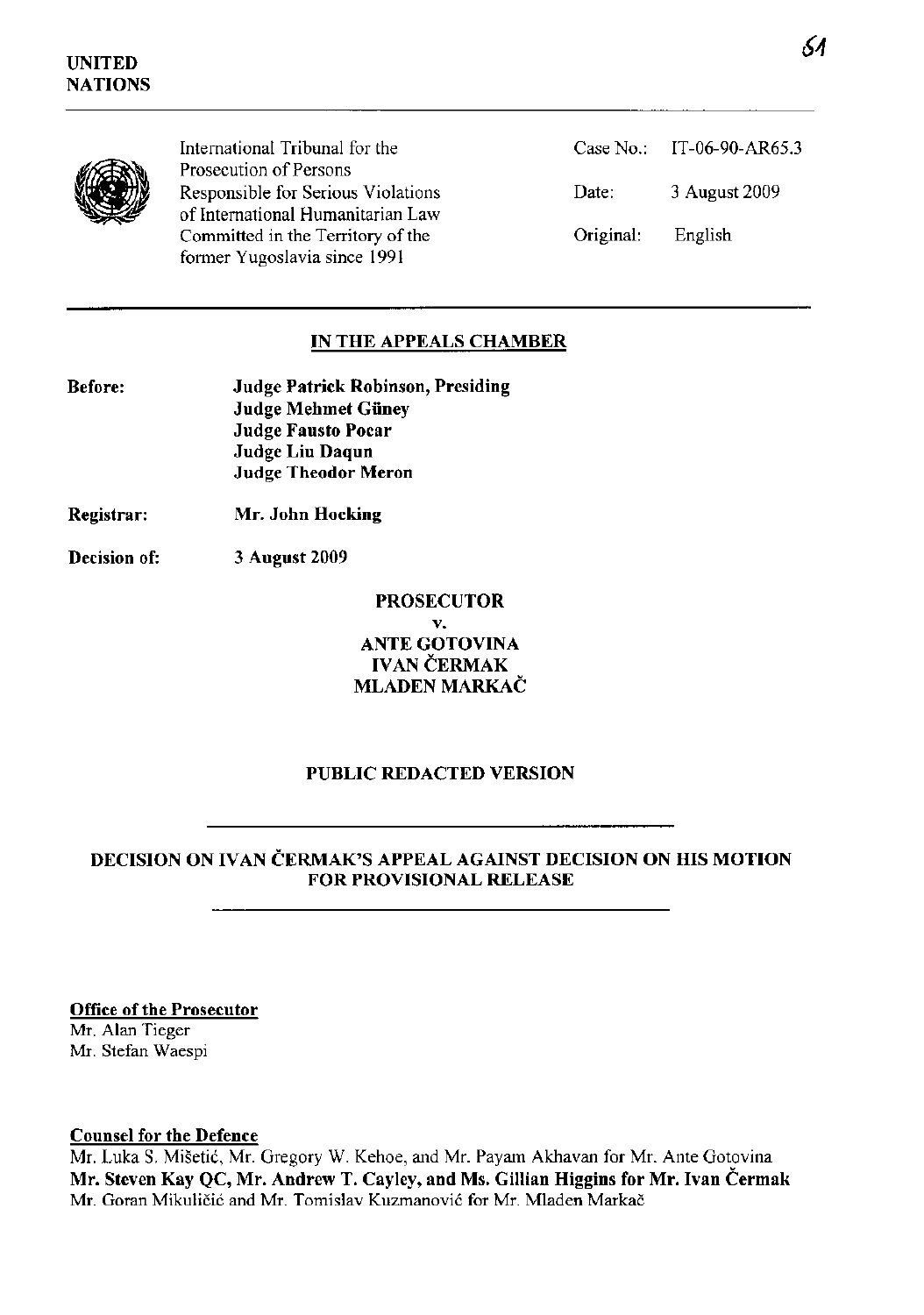1. The Appeals Chamber of the International Tribunal for the Prosecution of Persons Responsible for Serious Violations of International Humanitarian Law Committed in the Territory of the former Yugoslavia since 1991 ("Appeals Chamber" and "Tribunal", respectively) is seised of "Ivan Čermak's Interlocutory Appeal Against Decision on Motion for Provisional Release of 14 July 2009", filed confidentially on 20 July 2009 ("Appeal") against the "Decision on Motion for Provisional Release of Ivan Čermak", issued confidentially on 14 July 2009 ("Impugned Decision"), denying provisional release to Ivan Čermak ("Čermak").

#### **I. BACKGROUND**

2. On 9 June 2009, Čermak filed confidentially a motion requesting provisional release "in order to [REDACTED]" for a period that the Trial Chamber deemed proportionate ("Motion"), including confidential annex A and confidential and *ex parte* annexes B and  $C<sup>1</sup>$  On 14 July 2009, the Trial Chamber issued the Impugned Decision, finding that Čermak, if released, would not pose a flight risk and would not endanger victims, witnesses, or other persons? However, the Trial Chamber did not find that the humanitarian grounds advanced by Čermak were sufficiently compelling to justify the provisional release.<sup>3</sup> The Chamber therefore denied the Motion.<sup>4</sup> On 20 July 2009, Čermak filed this Appeal. The Prosecution filed a response on 21 July 2009.<sup>5</sup> Čermak indicated to the Appeals Chamber and the Prosecution that he did not intend to file a reply.

#### **II. STANDARD OF REVIEW**

3. The Appeals Chamber recalls that an interlocutory appeal is not a *de novo* review of a Trial Chamber's decision.<sup>6</sup> The Appeals Chamber has previously held that a decision on

<sup>l</sup>*Prosecutor* v. *Gotovina et al.,* Case No. IT-06-90-T, Ivan Čermak's Motion for Provisional Release Pursuant to Rules 54 and 65, filed confidentially on 9 June 2009, para. 2; *Prosecutor* v. *Gotovina et al.,* Case No. IT-06-90-T, Confidential and Ex-parte Annex B to Ivan Čermak's Motion for Provisional Release Pursuant to Rules 54 and 65,9 June 2009 ("Motion, Annex B"); *Prosecutor* v. *Gotovina et al.,* Case No. IT-06-90-T, Confidential and Ex-parte Annex C to Ivan Čermak's Motion for Provisional Release Pursuant to Rules 54 and 65, 9 June 2009 ("Motion, Annex C").

<sup>&</sup>lt;sup>2</sup> Impugned Decision, paras 9-10.

<sup>&</sup>lt;sup>3</sup> Impugned Decision, para. 11.

<sup>4</sup>Impugned Decision, para. 12.

<sup>5</sup> Prosecution Response to Ivan Čermak's Interlocutory Appeal Against Decision on Motion for Provisional Release of 14 July 2009, filed confidentially on 21 July 2009 ("Response").

<sup>&</sup>lt;sup>6</sup> See, e.g., Prosecutor v. Prlić et al., Case No. IT-04-74-AR65.11, Decision on Praljak's Appeal of the Trial Chamber's 2 December 2008 Decision on Provisional Release, 17 December 2008, para. 4 *("Praljak* Decision") (citing *Prosecutor* v. *Haradinaj et al.,* Case No. IT-04-84-AR65.2, Decision on Lahi Brahimaj's Interlocutory Appeal Against the Trial Chamber's Decision Denying His Provisional Release, 9 March 2006 *("Brahimaj Decision")*, para. 5; Prosecutor v. Stanišić, Case No. IT-04-79-AR65.1, Decision on Prosecution's Interlocutory Appeal of Mićo Stanišić's Provisional Release, 17 October 2005 ("Stanišić Decision"), para. 6; *Prosecutor* v. *Boškoski and*  Tarčulovski, Case No. IT-04-82-AR65.2, Decision on Ljube Boškoski's Interlocutory Appeal on Provisional Release, 28 September 2005, para. 5).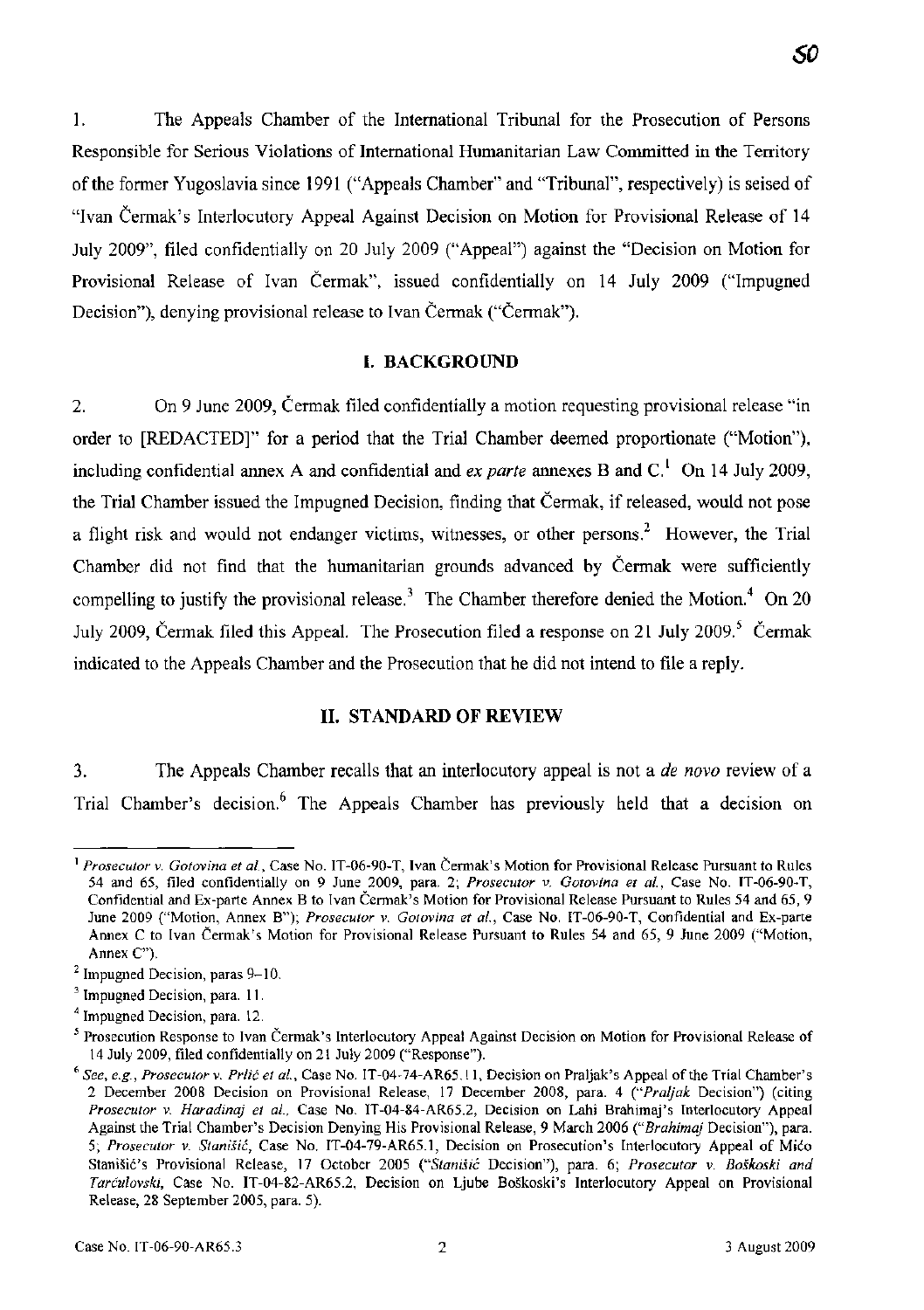provisional release by the Trial Chamber under Rule 65 of the Rules of Procedure and Evidence of the Tribunal ("Rules") is a discretionary one.<sup>7</sup> Accordingly, the relevant inquiry is not whether the Appeals Chamber agrees with that discretionary decision, but rather whether the Trial Chamber has correctly exercised its discretion in reaching the decision. 8

4. In order to successfully challenge a discretionary decision on provisional release, a party must demonstrate that the Trial Chamber has committed a discernible error.<sup>9</sup> The Appeals Chamber will only overturn a Trial Chamber's decision on provisional release where it is found to be (a) based on an incorrect interpretation of governing law; (b) based on a patently incorrect conclusion of fact; or (c) so unfair or unreasonable as to constitute an abuse of the Trial Chamber's discretion.<sup>10</sup> The Appeals Chamber will also consider whether the Trial Chamber has given weight to extraneous or irrelevant considerations or has failed to give weight or sufficient weight to relevant considerations in reaching its decision.<sup>11</sup>

### **III. APPLICABLE LAW**

5. Under Rule 65(B) of the Rules, a Chamber may grant provisional release only if it is satisfied that, if released, the accused will appear for trial and will not pose a danger to any victim, witness, or other person; and after having given the host country and the State to which the accused seeks to be released the opportunity to be heard.<sup>12</sup>

6. In deciding whether the requirements of Rule 65(B) of the Rules have been met, a Trial Chamber must consider all of those relevant factors which a reasonable Trial Chamber would have been expected to take into account before coming to a decision.<sup>13</sup> It must then provide a reasoned opinion indicating its view on those relevant factors. 14 What these relevant factors are, as well as the weight to be accorded to them, depends upon the particular circumstances of each case.<sup>15</sup> This is because decisions on motions for provisional release are fact-intensive and cases are considered

<sup>7</sup>*Prosecutor* v. Prlić *et al.,* Case No. IT-04-74-T, Decision on the Accused Praljak's Motion for Provisional Release, 25 July 2008, para. 6.

<sup>8</sup>*See, e.g., Praljak* Decision, para. 4; *Prosecutor* v. Milutinović *et al.,* Case No. IT-05-87-AR65.2, Decision on Interlocutory Appeal of Denial of Provisional Release During the Winter Recess, 14 December 2006, para. 3; *Prosecutor* v. Popović *et al.,* Case No. IT-05-88-AR65.2, Decision on Defence's Interlocutory Appeal of Trial Chamber's Decision Denying Ljubomir Borovčanin Provisional Release, 30 June 2006, para. 5.

*<sup>9</sup> Praljak* Decision, para. 5 (internal citation omitted).

<sup>10</sup>*Ibid.* 

<sup>&</sup>lt;sup>11</sup> Prosecutor v. Popović et al., Case No. IT-05-88-AR65.7, Decision on Vujadin Popović's Interlocutory Appeal Against the Decision on Popović's Motion for Provisional Release, 1 July 2008 ("Popović Decision"), para. 6.

*<sup>12</sup> Praljak* Decision, para. 6; *Brahimaj* Decision, para. 6.

<sup>13</sup>*Praljak* Decision, para. 7; *Brahimaj* Decision, para. 10.

*<sup>14</sup> Praljak* Decision, para. 7; *see also Brahimaj* Decision, para. 10.

*<sup>15</sup> Praljak* Decision, para. 7; Stanišić Decision, para. 8.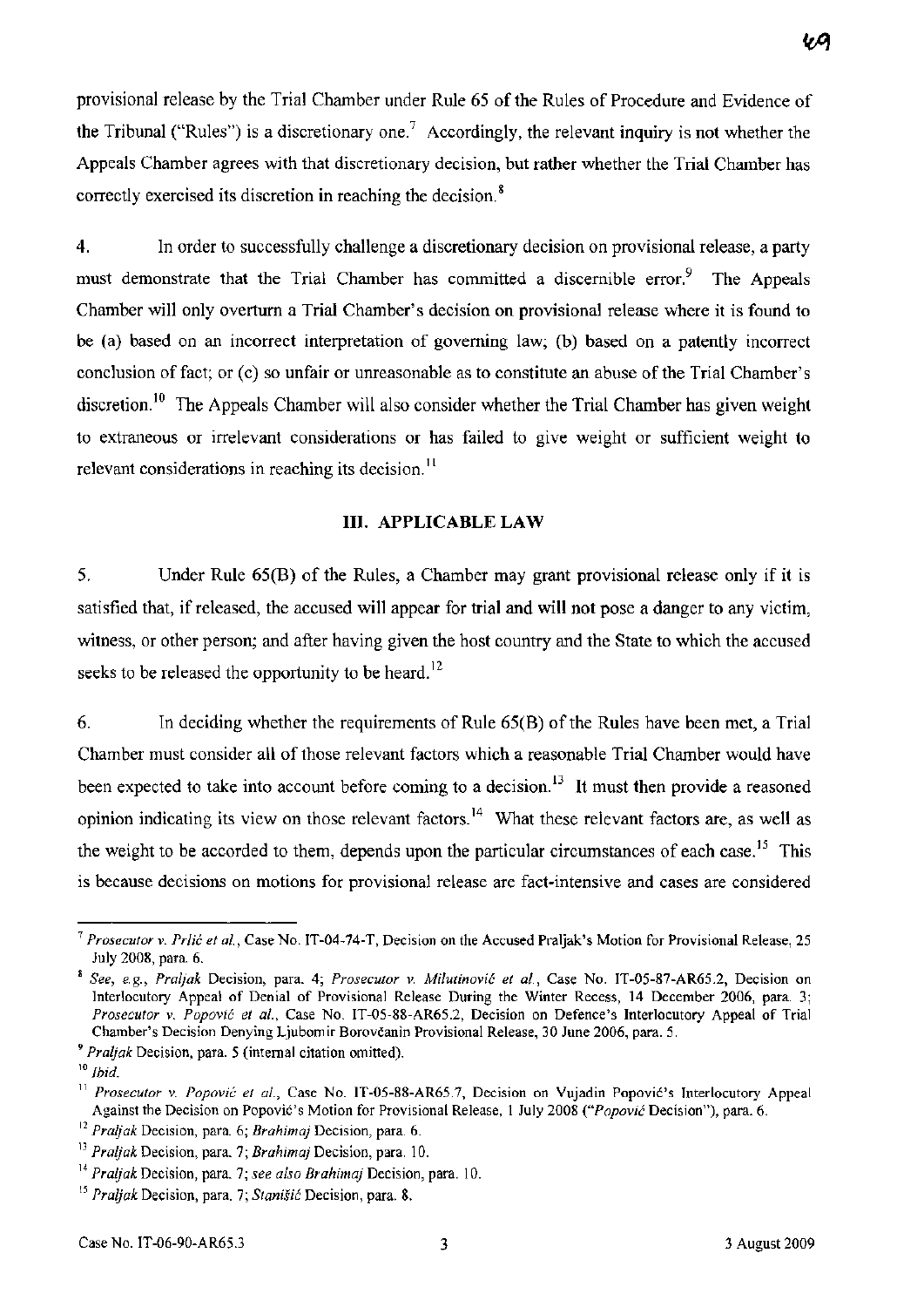on an individual basis in light of the particular circumstances of the individual accused.<sup>16</sup> The Trial Chamber is required to assess these circumstances not only as they exist at the time when it reaches its decision on provisional release but also, as much as can be foreseen, at the time the accused is expected to return to the Tribunal.<sup>17</sup> If the Trial Chamber is satisfied that the requirements of Rule 65(B) have been met, it has the discretion as to whether or not to grant provisional release to an accused. An application for provisional release brought at a late stage of proceedings, and in

particular after the close of the Prosecution case, should only be granted when sufficiently compelling humanitarian reasons exist, Judges Güney and Liu dissenting.<sup>18</sup>

## **IV. DISCUSSION**

7. Čermak argues that the Trial Chamber made two discernible errors in the Impugned Decision. First, he submits that the Trial Chamber abused its discretion when considering the sufficiency of the humanitarian grounds submitted in support of the Motion, namely,  $[REDACTED]^{19}$  by failing to give any or sufficient weight to established facts concerning his personal circumstances. Second, he argues that the Trial Chamber erred in fact by concluding that  $[REDACTED]$ <sup>20</sup> Čermak requests that the Appeals Chamber reverse the Impugned Decision or, in the alternative, remand the Impugned Decision to the Trial Chamber "for a *de novo* adjudication of whether ... the humanitarian ground advanced by [Cermak] is sufficiently compelling to justify his provisional release for a period deemed appropriate and proportionate".<sup>21</sup>

## **Ground l: Whether the Trial Chamber abused its discretion by failing to properly consider the humanitarian grounds in the context of its findings under Rule 65(B)**

8. Čermak first argues that the assessment of the sufficiency of humanitarian grounds is a matter to be considered in light of the findings of the Trial Chamber under Rule 65(B) of the Rules.<sup>22</sup> According to Čermak, the Trial Chamber abused its discretion by considering the humanitarian grounds in isolation and by failing to accord any or sufficient weight to the "established facts" that Čermak (a) is not and has never been a flight risk; (b) has never posed a risk to victims or witnesses; (c) surrendered voluntarily to the Tribunal; (d) has cooperated with the Prosecution throughout its investigation; and (e) exhibits proper and cooperative behaviour in

ч8

<sup>16</sup>*Prosecutor* v. *Boškoski and* Tarčulovski, Case No. IT-04-82-AR65.l, Decision on Johan Tarčulovski's Interlocutory Appeal on Provisional Release, 4 October 2005, para. 7.

<sup>17</sup>*Praljak* Decision, para. 7; Stanišić Decision, para. 8.

*<sup>18</sup> See Praljak* Decision, para. 15.

<sup>&</sup>lt;sup>19</sup> Appeal, para. 6.

<sup>20</sup> Appeal, para. 7.

 $21$  Appeal, para. 16.

 $22$  Appeal, para. 11.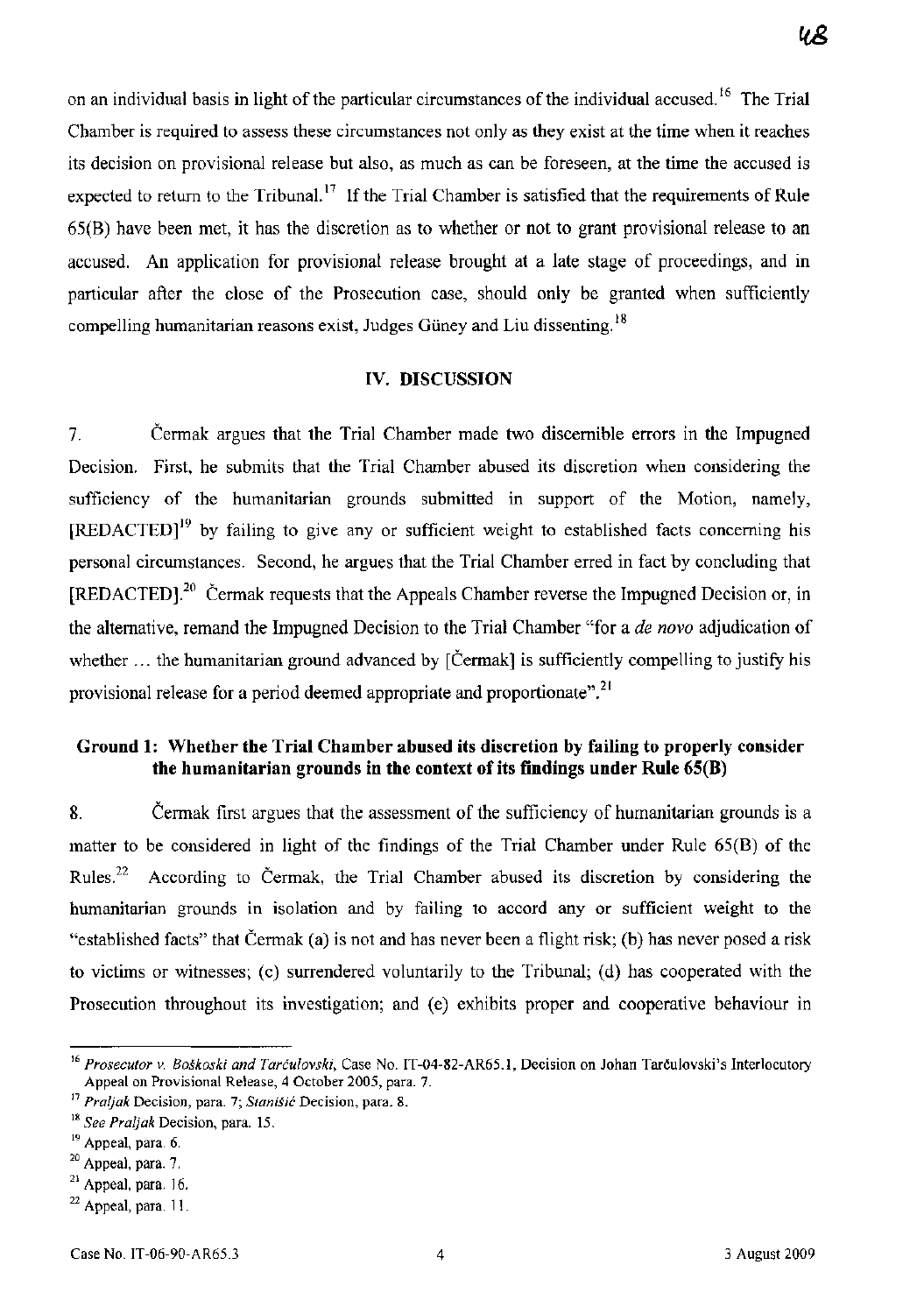court.<sup>23</sup> Čermak submits that the "Trial Chamber correctly weighed these individual circumstances in its evaluation of the Rule  $65(B)$  requirements",<sup>24</sup> but then abused its discretion when it failed to give them appropriate weight in its analysis of the humanitarian grounds because "the relevance of such facts extends to the consideration of humanitarian grounds submitted in support of an application for provisional release".<sup>25</sup>

9. The Prosecution disputes Čermak's reliance upon two provisional release decisions of the Appeals Chamber and responds that:

[...] once a Trial Chamber has concluded that the Accused's release does not pose a risk of flight or a risk to victims, witnesses, or other persons under Rule  $65(B)$  – as the Trial Chamber did in this case  $-$  there is no basis, either in the provisional release jurisprudence, or in logic, for a Trial Chamber to refer back to that Rule  $65(B)$ assessment in considering the sufficiency of the Accused's humanitarian grounds in the post-Rule *98bis* stage of the proceedings?6

10. The Appeals Chamber recalls that, in order to grant provisional release to an accused, the requirements of Rule 65(B) have to be satisfied, after which a Chamber has discretion as to whether or not to grant provisional release. However, there is no legal requirement for a Trial Chamber to weigh the information regarding humanitarian grounds against the information regarding the question of whether there is a flight risk or a danger to victims, witnesses, and other persons.

11. For the foregoing reasons, the Appeals Chamber finds that Čermak has failed to demonstrate that the Trial Chamber committed a discernible error.

## **Ground 2: Whether the Trial Chamber erred by concluding that [REDACTED] that were relevant to the evaluation of the proffered humanitarian grounds**

12. Čermak argues that the Trial Chamber committed a discernible error by concluding that [REDACTED] that were relevant to the evaluation of the proffered humanitarian grounds. According to Čermak,  $[REDACTER]$ <sup>27</sup> Specifically, Čermak argues that  $[REDACTER]$ <sup>28</sup> According to Čermak, the Trial Chamber should have concluded that [REDACTED].<sup>29</sup>

- *24 Ibid.*
- *25 Ibid.*

<sup>23</sup> Appeal, para. 12.

<sup>26</sup> Response, para. 4.

<sup>&</sup>lt;sup>27</sup> Appeal, para. 13.

 $28$  Appeal, para. 14.

 $29$  Appeal, para. 15.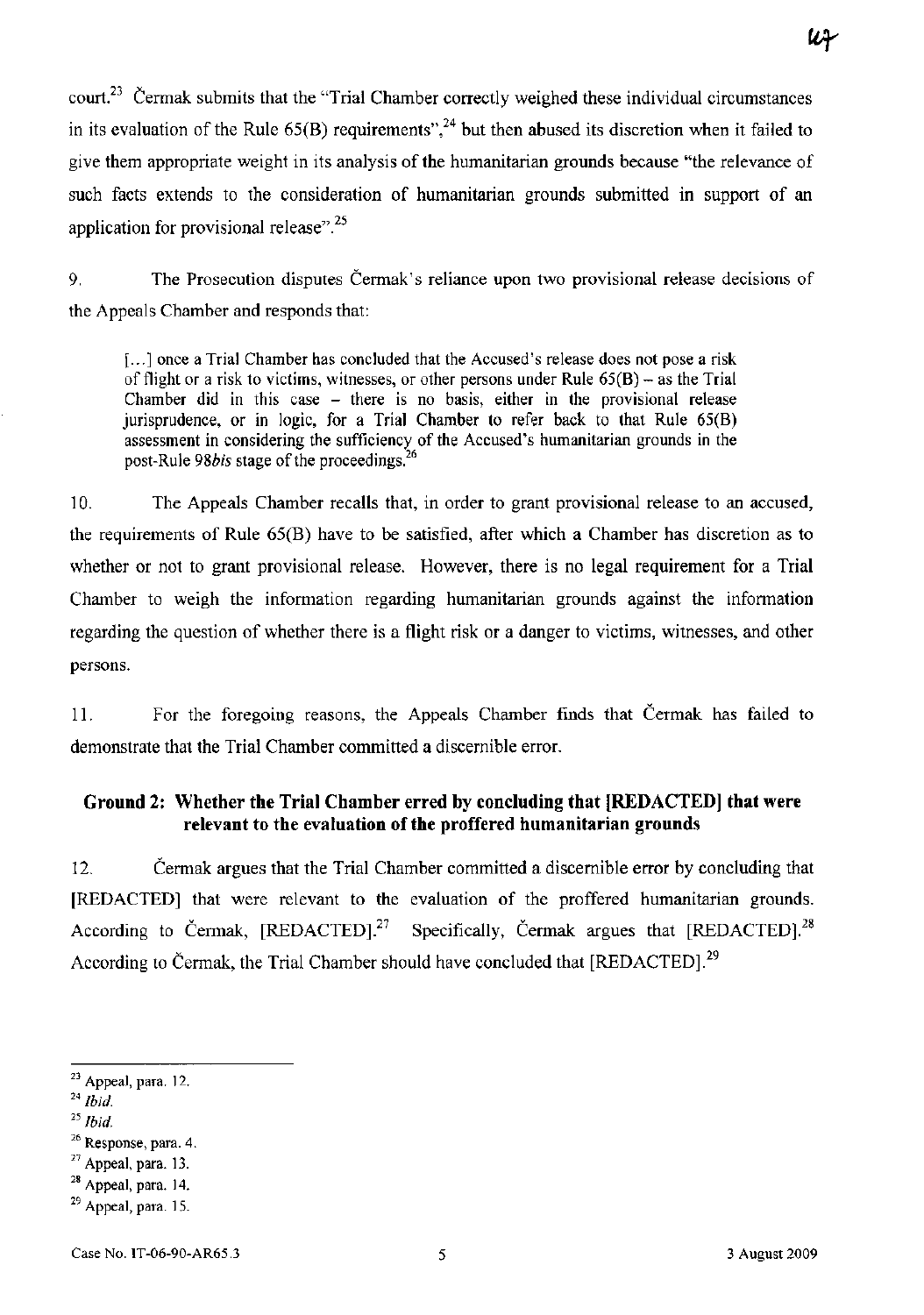13. The Prosecution responds that the "Trial Chamber did not reach a patently incorrect conclusion of fact by determining that [REDACTED] that were relevant to the evaluation of the sufficiency of the humanitarian grounds".<sup>30</sup> The Prosecution points out that  $[REDACTED]$ <sup>31</sup> The Prosecution contends that there is information on record to support the Trial Chamber's assessment that  $[REDACTED]$ <sup>32</sup> The Prosecution thus contends that the Trial Chamber properly exercised its discretion in determining that the humanitarian grounds advanced were not sufficiently compelling.<sup>33</sup>

14. The Appeals Chamber notes the relevant findings of the Trial Chamber:

[REDACTED]34

15. The Appeals Chamber has analysed the  $[REDACTER]$ <sup>35</sup> The  $[REDACTER]$ <sup>36</sup> The [REDACTED].<sup>37</sup>

16. The  $[REDACTER]$ .<sup>38</sup> The  $[REDACTER]$ .<sup>39</sup>

17. The Appeals Chamber considers that the Trial Chamber did not make a patently incorrect conclusion of fact when it found that [REDACTED].<sup>40</sup> However, the Trial Chamber also found that [REDACTED].<sup>41</sup> The Trial Chamber also noted [REDACTED].<sup>42</sup>

18. The Trial Chamber correctly observed that  $[REDACTED]^{43}$  and that  $[REDACTED]$ . However, the [REDACTED]. The Appeals Chamber considers that [REDACTED]. The Appeals Chamber considers that, in the specific circumstances of this case, the Trial Chamber erred when it found that [REDACTED]. The Trial Chamber therefore committed a discemible error.

19. Since this matter falls within the Tribunal's recess period, the Appeals Chamber finds that it is in the interests of justice to order the provisional release of Čermak for a limited period

<sup>41</sup>*Ibid.* 

kb

<sup>&</sup>lt;sup>30</sup> Response, para. 5.

<sup>&</sup>lt;sup>31</sup> Response, paras 5-7.

 $32$  Response, paras 5, 7.

<sup>33</sup> Response, para. 9.

<sup>&</sup>lt;sup>34</sup> Impugned Decision, para. 11 (internal citation omitted).

<sup>&</sup>lt;sup>35</sup> Motion, Annex B.

*<sup>36</sup>Ibid.* 

*<sup>37</sup> Ibid.* 

<sup>&</sup>lt;sup>38</sup> Motion, Annex C.

*<sup>39</sup> Ibid.* 

<sup>40</sup> Impugned Decision, para. ll.

*<sup>42</sup> Ibid.* 

*<sup>43</sup> Ibid.*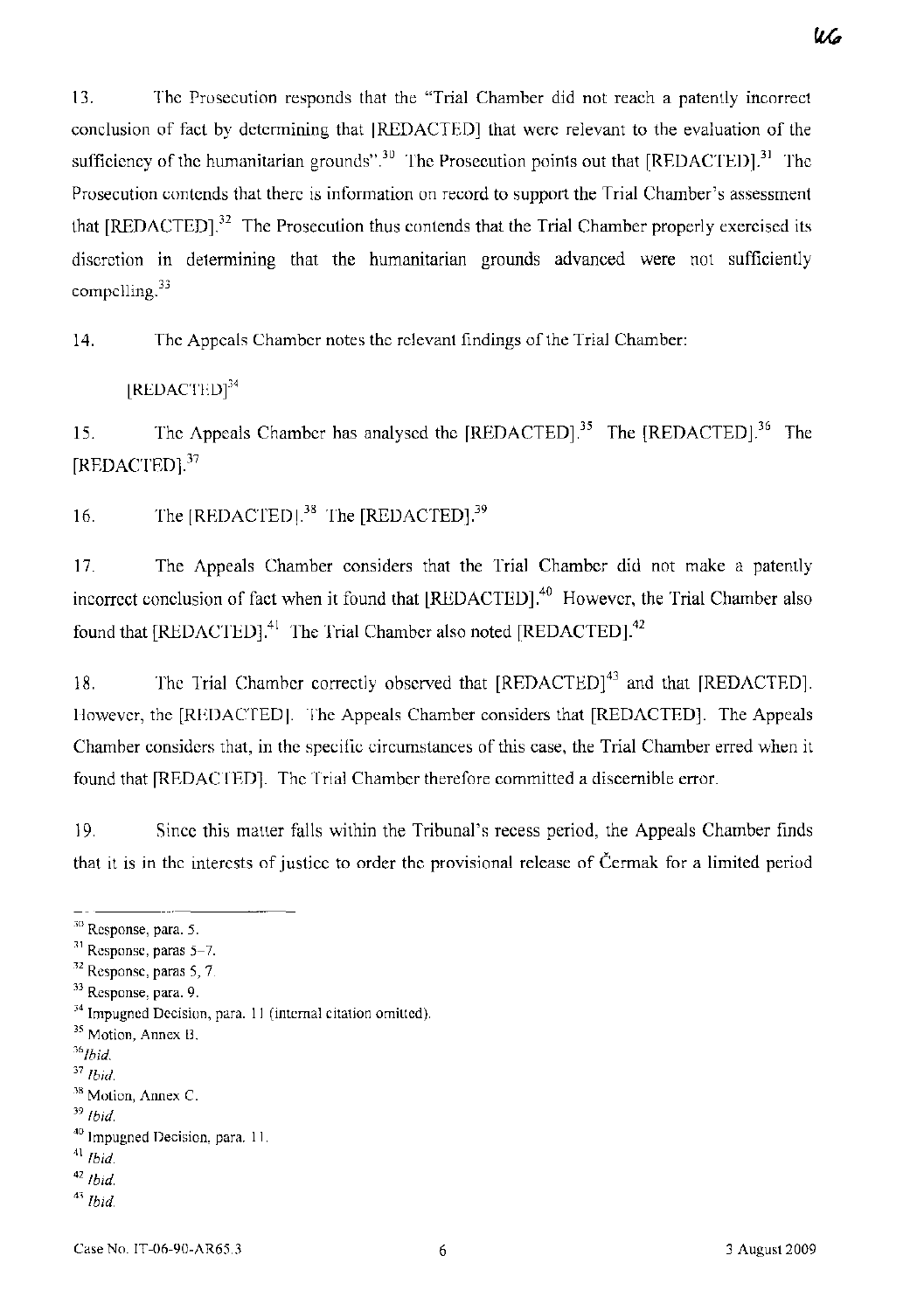that is proportionate to all the present circumstances of this case. In doing so, the Appeals Chamber emphasises that the Trial Chamber, in the Impugned Decision, found that if released, Čermak would not pose a flight risk and would not endanger victims, witnesses, or other persons.<sup>44</sup>

## V. DISPOSITION

20. For the foregoing reasons and pursuant to Article 29 of the Statute of the Tribunal and Rules 54, 65, and 107 of the Rules, the Appeals Chamber, Judge Pocar and Judge Meron dissenting, GRANTS the Appeal in part, REVERSES the Impugned Decision, and ORDERS as follows:

- a. On Wednesday, 5 August 2009, Čermak shall be transported to the appropriate airport in the Netherlands by the appropriate Dutch authorities.
- b. At the appropriate airport, Čermak shall be provisionally released by the Dutch authorities into the custody of an official of the Government of the Republic of Croatia to be designated prior to his release in accordance with subparagraph (e)(iv) below, who shall accompany Čermak for the remainder of his travel to and from the address detailed in Confidential Annex A of the Motion.
- c. On Thursday, 13 August 2009, Čermak shall be accompanied by the designated official of Croatia, who shall deliver him to the custody of the Dutch authorities at the appropriate airport in the Netherlands, and the Dutch authorities shall then transport him back to the UNDU in The Hague.
- d. During the provisional release, Čermak shall:
	- i. surrender his passport and any other relevant travel documents to the Ministry of Interior of the Republic of Croatia;
	- ii. remain within the confines of his private residence in Croatia, at the address detailed in Confidential Annex A of the Motion;
	- iii. consent to have his presence checked, including checking by occasional and unannounced visits by the Ministry of Interior, officials of the Government of the Republic of Croatia, the local police, or by a person designated by the Registrar of the Tribunal;

<sup>&</sup>lt;sup>44</sup> Impugned Decision, paras 9-10.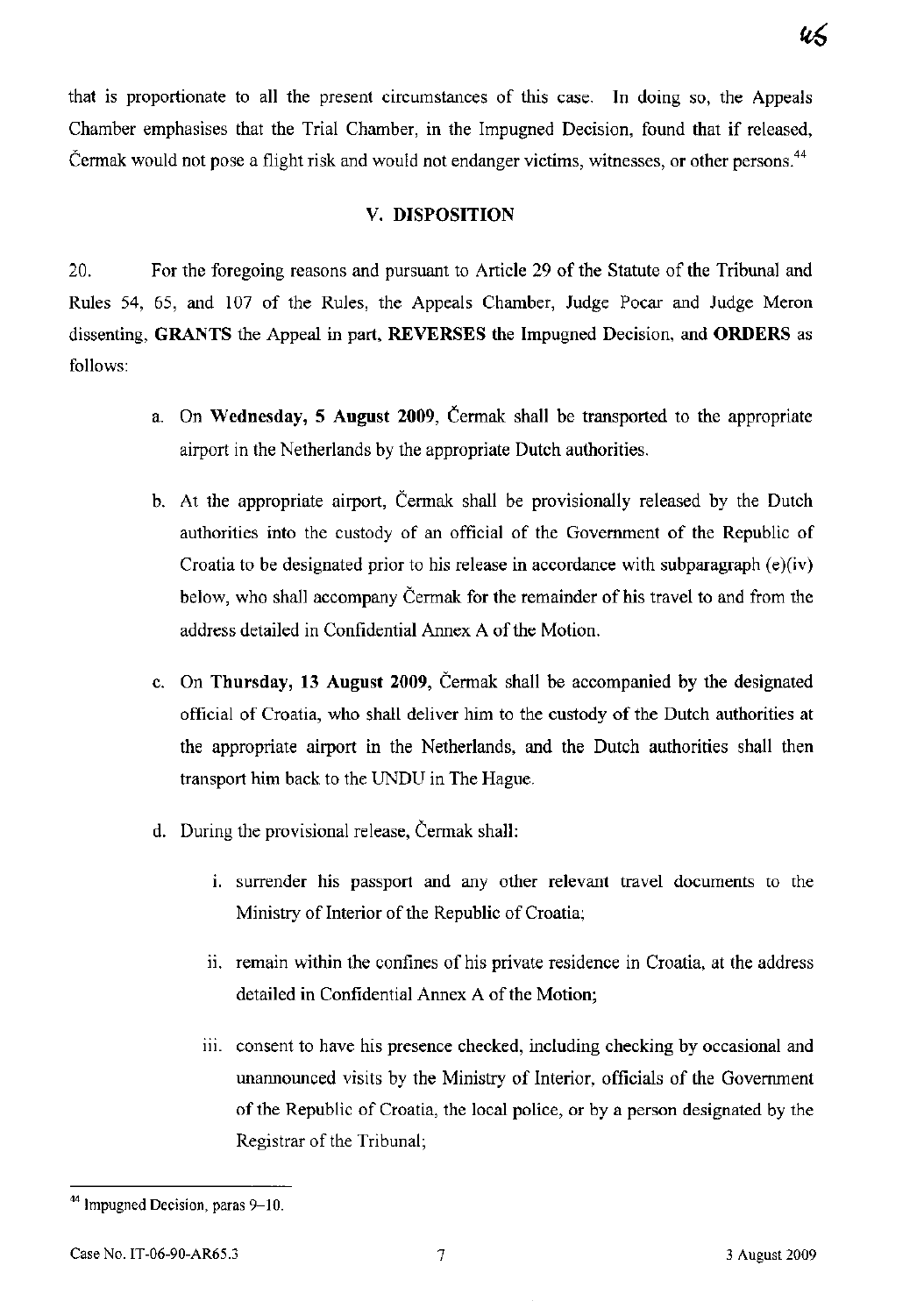- iv. not have any contact or in any way interfere with victims or potential witnesses or otherwise interfere with the proceedings or the administration of justice;
- v. not seek direct access to documents or archives nor destroy evidence;
- vi. not discuss or speak about the case with anyone, including the media, other than his counsel;
- vii. not engage in any activity that is not in accordance with the private nature of the provisional release, including any contact with public officials or public figures not relating to the administration of the provisional release;
- viii. comply strictly with any requirements of the Croatian authorities necessary to enable such authorities to comply with their obligations pursuant to the present decision;
	- ix. return to the custody of the Tribunal at any such time and date as the Trial Chamber seised of the case may order; and
	- X. comply strictly with any order issued by the Trial Chamber seised of the case varying the terms of, or terminating, the provisional release.
- e. The Government of the Republic of Croatia shall assume the following responsibilities:
	- 1. the personal security and safety of Čermak while on provisional release;
	- i. ensuring compliance with the conditions imposed on Čermak under the present decision;
	- iii. all expenses concerning the transport of Čermak from the airport in the Netherlands to his place of residence in Croatia, and back to the Netherlands;
	- iv. ensuring that, upon release of Čermak at the airport in the Netherlands, designated officials of the Government of the Republic of Croatia (whose names shall be provided in advance to the Registry and the Trial Chamber seised of the case) take custody of Čermak from the Dutch authorities and accompany him as detailed in subparagraph (b) and (c), above;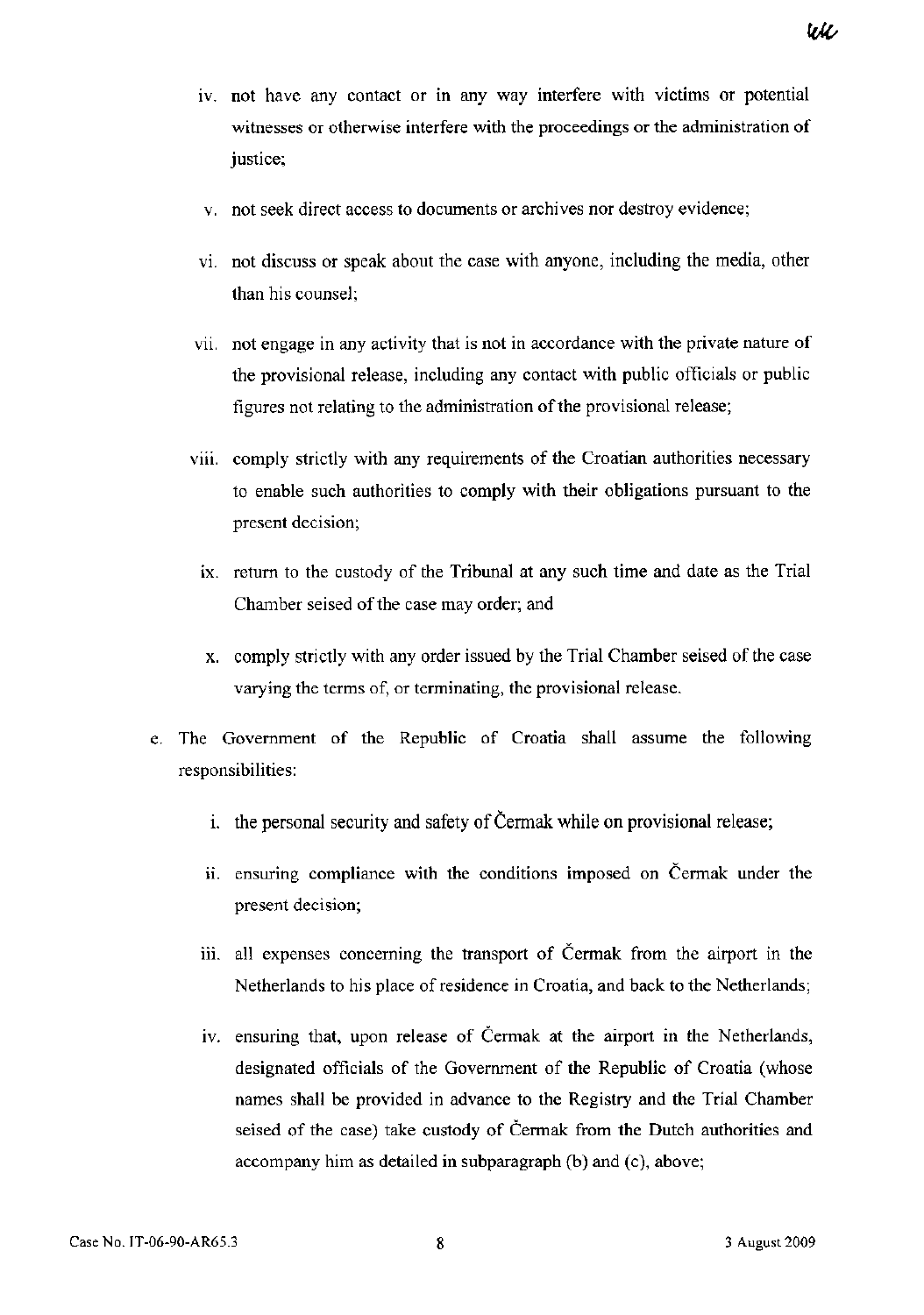- v. not issuing any new passports or other travel documents which would enable Čermak to travel;
- vi. monitoring on a regular basis the presence of Čermak at the address detailed in Confidential Annex A of the Motion, and maintaining a log of such reports;
- vii. reporting immediately to the Registrar of the Tribunal the substance of any threats to the security of Čermak, including full reports of investigations related to such threats; and
- viii. immediately detaining Čermak should he breach any of the terms and conditions of his provisional release and reporting immediately any such breach to the Registry and the Trial Chamber seised of the case.

21. The Appeals Chamber hereby **REQUESTS** the Registrar of the Tribunal to consult with the Ministry of Justice in the Netherlands as to the practical arrangements for the provisional release of Čermak, and to continue to detain Čermak at the UNDU in The Hague until such time as the Registrar and the Trial Chamber seised of the case have been notified of the name of the designated official of the Government of the Republic of Croatia into whose custody Čermak is to be provisionally released.

22. The Appeals Chamber **REQUESTS** the authorities of all states through which Čermak will travel:

- a. to hold him in custody for any time that he will spend in transit at an airport in their territories; and
- b. to arrest and detain him pending his return to the UNDU in The Hague, should he attempt to escape.

Done in English and French, the English text being authoritative.

Judge Patrick Robinson Presiding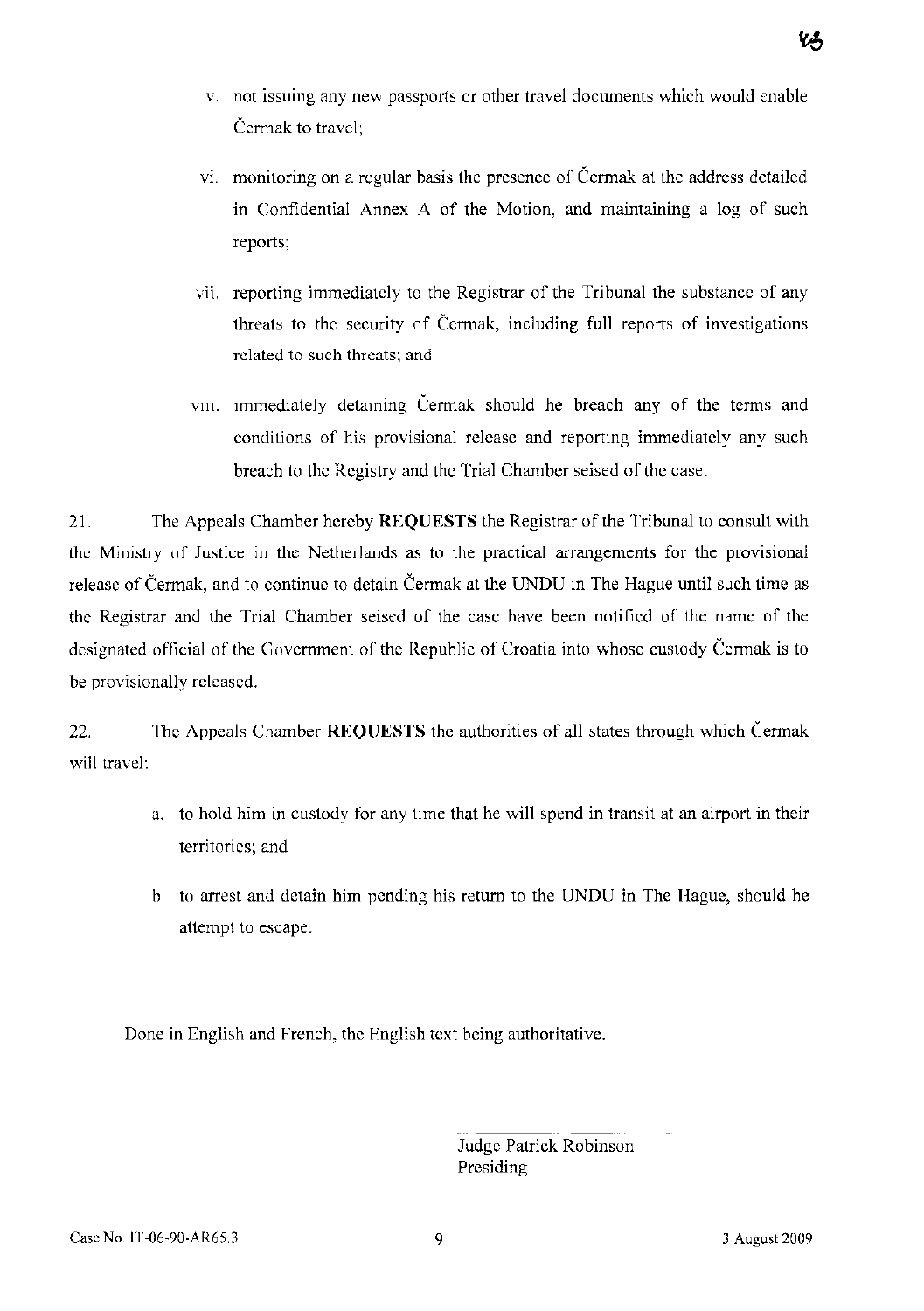Dated this 3rd day of August 2009 At The Hague The Netherlands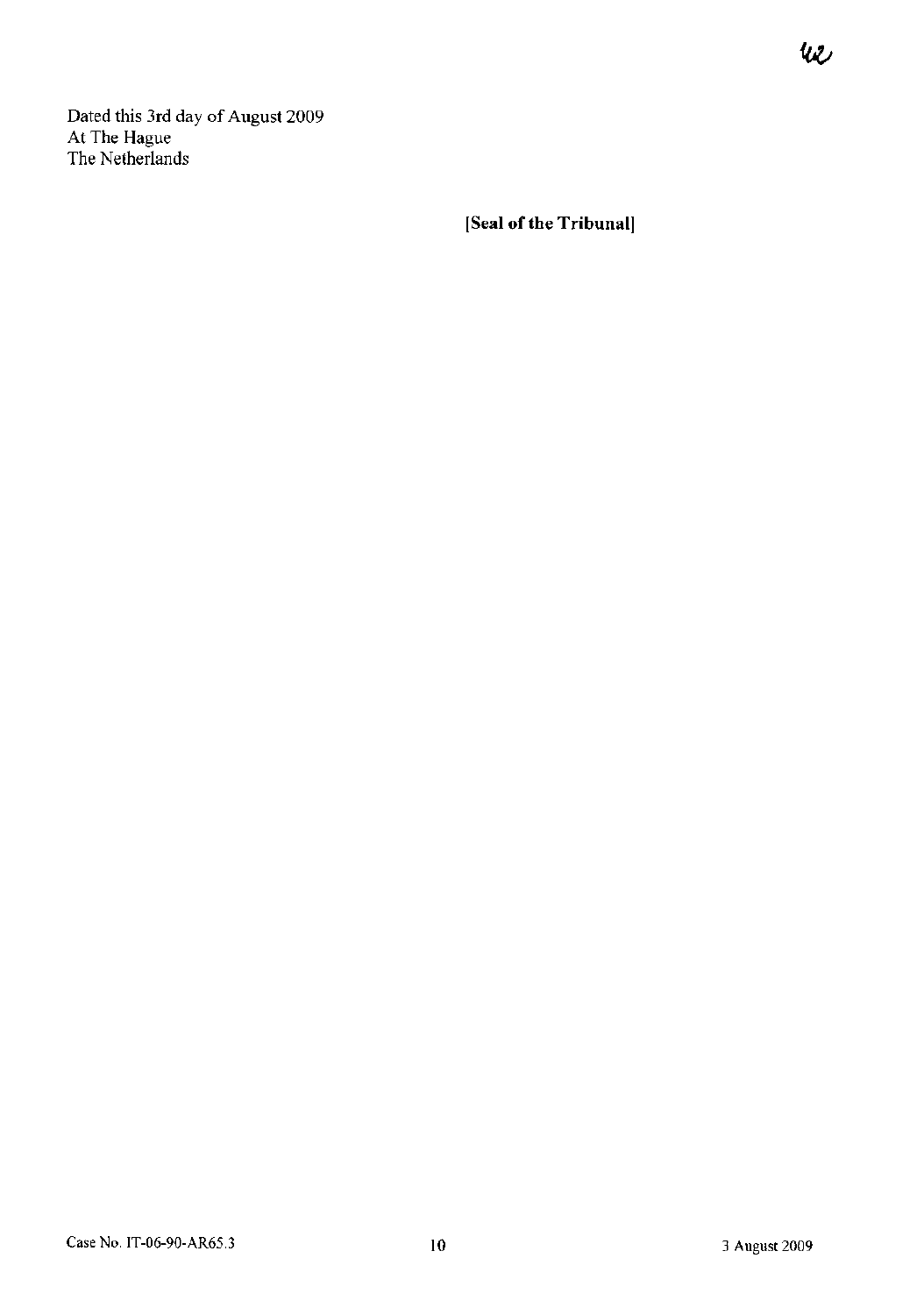# PARTLY DISSENTING OPINION OF JUDGES GÜNEY AND LIU

1. According to the majority in this case, any application for provisional release made after a Rule 98 *bis* decision "should only be granted when sufficiently compelling humanitarian reasons exist".<sup>45</sup> Because the majority decision to impose an additional requirement of "sufficiently compelling humanitarian reasons" to the two criteria listed under Rule  $65(B)$  of the Rules<sup>46</sup> undermines the continuing presumption of innocence and effectively fetters the discretion of the Trial Chamber, we respectfully dissent.<sup>47</sup>

2. Pursuant to Rule 65(B) of the Rules, a "Trial Chamber may grant provisional release only if it is satisfied that the accused will retum for trial and that he will not pose a danger to any victim, witness or other person".<sup>48</sup> When satisfied that these two requirements are met, a Trial Chamber may exercise its discretion to grant provisional release. **In** doing so, it must consider all relevant factors. 49 The existence of humanitarian reasons may be a salient and relevant factor in assessing whether to exercise discretion to grant provisional release. These humanitarian grounds will have to be assessed in the context of the two requirements of Rule  $65(B)$ ,<sup>50</sup> and the "weight attached to

<sup>&</sup>lt;sup>45</sup> Majority Decision, para. 6 (internal footnote omitted). We note that this approach follows the interpretation of Rule 65(B) of the Rules of Procedure and Evidence ("Rules") in *Prosecutor* v. *Jadranko* Prlić *et al.* Case No. IT-04-74- AR65.5, Decision on Prosecution's Consolidated Appeal Against Decisions to Provisionally Released the Accused Prlić, Stojić, Praljak, Petković and Ćorić, II March 2008.

<sup>46</sup> Rules as amended on 4 November 2008.

 $47$  This ioint dissenting opinion is consistent with those expressed in previous decisions relating to Rule 65(B) of the Rules. *See Prosecutor* v. *Jadranko* Prlić *et al.,* Case No IT-04-74-AR65.16, Decision on Prosecution' s Appeal Against Decision on Pušić's Motion for Provisional Release, 20 July 2009, Partly Dissenting Opinion of Judge Güney; *Prosecutor v. Vujadin Popović et al*, Case No IT-05-88-AR65.8, Decision on Prosecution's Appeal Against Decision on Gvero's Motion for Provisional Release, 20 July 2009, Partly Dissenting Opinion of Judge Giiney; *Prosecutor* v. *Jadranko* Prlić *et al.,* Case No IT-04-74-AR65.l4, Decision on Jadranko Prlić's Appeal Against the Décision Relative à la Demande de Mise en Liberté Provisoire de l'Accusé Prlić, 9 April 2009, 5 June 2009, Partly Dissenting Opinion of Judge Giiney; *Prosecutor* v. *Vujadin* Popović *et al,* Case No IT-05-88-AR65.4, Decision on Consolidated Appeal Against Decision on Borovčanin's Motion for a Custodial Visit and Decisions on Gvero's and Miletić's Motions for Provisional Release During the Break in the Proceedings, 15 May 2008 ("Popović Decision"), Partly Dissenting Opinions of Judges Liu and Giiney; *Prosecutor* v. *Jadranko* Prlić *et al.,* Case No IT-04-74- AR65.8, Decision on "Prosecution's Appeal from *Décision Relative à la Demande de Mise en Liberté Provisoire de I 'Accuse* Prlić dated 7 April 2008", 25 April 2008, Partly Dissenting Opinion of Judge Giiney; *Prosecutor* v. *Jadranko* Prlić *et al.,* Case No IT-04-74-AR65.6, Reasons for Decision on Prosecution's Urgent Appeal Against "Decision Relative a la Demande de Mise en Liberte Provisoire de l' Accuse Pušić" issued on 14 April 2008, 23 April 2008; *Prosecutor* v. *Jadranko* Prlić *et al.,* Case No IT-04-74-AR65.7, Decision on "Prosecution's Appeal from *Decision Relative iz la Demande de Mise en Liberte Provisoire de l 'Accuse* Petković dated 31 March 2008", 21 April 2008, Partly Dissenting Opinion of Judge Güney.

*<sup>48</sup> Prosecutor* v. *Ljube Boškoški and Johan* Tarčulovski, Case No. IT-04-82-AR65.4, Decision on Johan Tarčulovski's Interlocutory Appeal on Provisional Release, 27 July 2007 ("Tarčulovski Decision"), para. 14.

*<sup>49</sup> See* Majority Decision, para. 6.

<sup>&</sup>lt;sup>50</sup>Tarčulovski Decision, para. 14.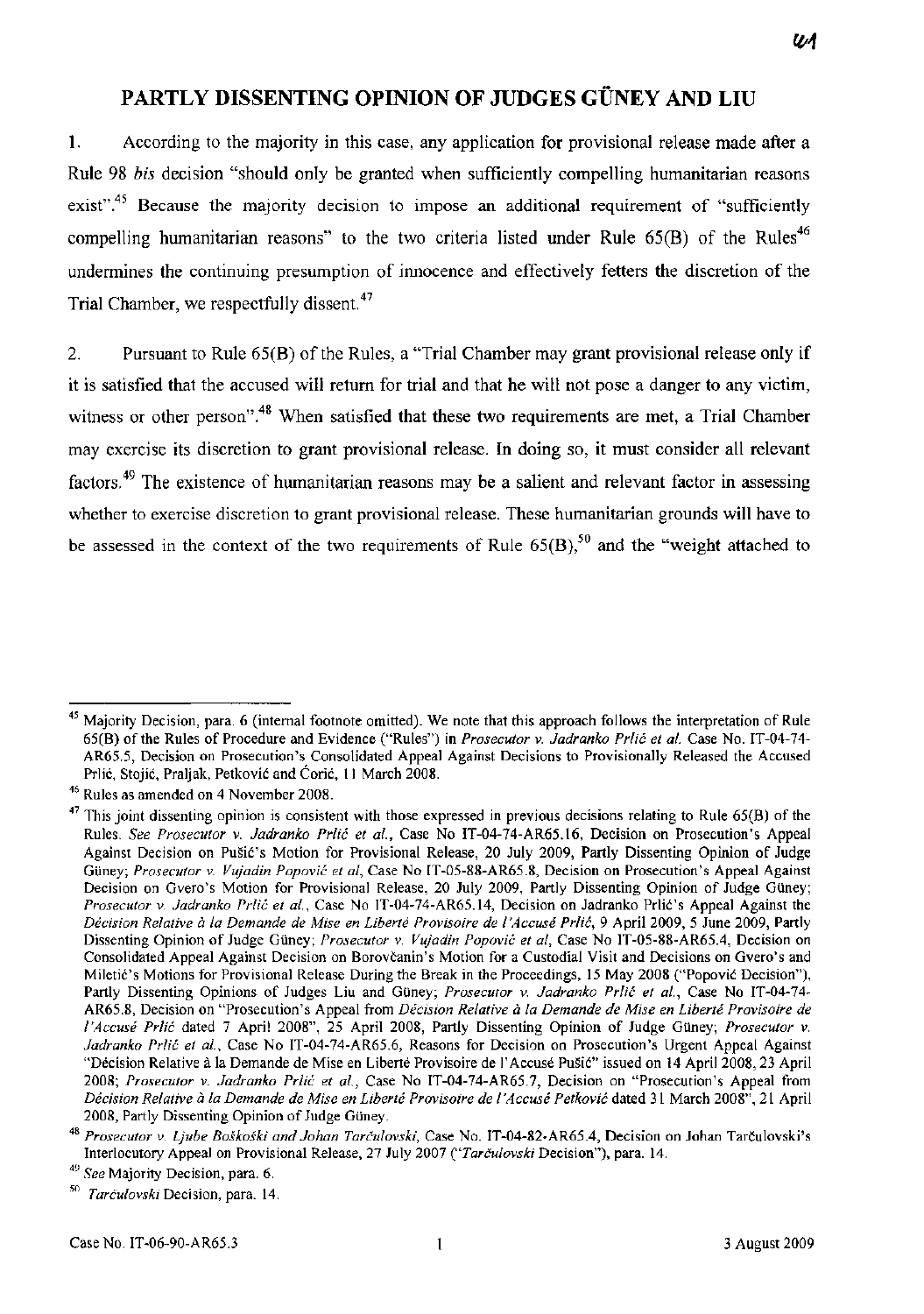WΟ

[them] as justification for provisional release will differ from one defendant to another depending upon all of the circumstances of a particular case".<sup>51</sup>

3. Because there is no requirement for humanitarian reasons, much less "sufficiently compelling" humanitarian reasons, under Rule 65(B) of the Rules, we consider that the majority's decision represents an *ultra vires* extension of the Rules by requiring a further pre-requisite to provisional release which is neither provided nor implied by the Rules. The above requirement amounts to reinstating, for post Rule *98bis* proceedings, the criterion of "exceptional circumstances" which was previously required by the Rules for the provisional release of an accused pending trial, and which was abrogated by the amendment of 17 November 1999.<sup>52</sup> Such a requirement undermines the important distinctions between convicted persons<sup>53</sup> and those who still enjoy the presumption of innocence under Article 21(3) of the Statute, and we cannot subscribe to it.

4. In the present instance, the Trial Chamber considered that the criteria of Rule 65(B) of the Rules were met.<sup>54</sup> In our view, the Trial Chamber was thus not in the situation where it had to be satisfied of the existence of compelling humanitarian grounds to exercise its discretion in favour of provisional release. It had only to consider all the circumstances of the case and exercise its discretion in determining whether there were factors in favour of provisional release. In this respect, it considered [REDACTED].<sup>55</sup> However, the Trial Chamber was "not satisfied that [REDACTED] presents a sufficiently compelling humanitarian ground to tip the balance in favour of provisional release<sup>556</sup> and denied provisional release on that basis.

5. Mindful of the broad margin of discretion afforded to Trial Chambers in assessing factors regarding provisional release,<sup>57</sup> we nevertheless consider that the Trial Chamber committed a discemible error in requiring "sufficiently compelling humanitarian reasons" for the grant of

<sup>51</sup>*See* Popović Decision, Partly Dissenting Opinion of Judge Giiney, para. 4; *Prosecutor* v. *Vujadin* Popović *et al.,* Case No. IT-05-88-AR65.3, Decision on Interlocutory Appeal of Trial Chamber's Decision Denying Ljubomir Borovčanin Provisional Release, l March 2007, para. 20.

<sup>52</sup> IT/32/REV.17. Prior to this amendment of the Rules, Rule 65(B) stated: "Release may be ordered by a Trial Chamber *only in exceptional circumstances,* after hearing the host country and only if it is satisfied that the accused will appear for trial and, if released, will not pose a danger to any victim, witness or other person." (IT/32/REV.16) Emphasis added.

 $53$  In cases of a request for provisional release of a convicted person, Rule 65(I) (iii) of the Rules indeed does require the applicant to prove that special circumstances exist warranting provisional release.

<sup>54</sup> Impugned Decision, paras 9-10.

<sup>55</sup> Impugned Decision, para. ll.

*<sup>56</sup> Ibid.* 

*<sup>57</sup> Prosecutor* v. *Zdravko Totimir et al.,* Case No. IT-04-80-AR73.1, Decision on Radivoje Miletić's Interlocutory Appeal against the Trial Chamber's Decision on Joinder of Accused, 27 January 2006, para. 4; *Prosecutor* v. *Slobodan Milošević*, Case No. IT-02-54-AR73.7, Decision on Interlocutory Appeal of the Trial Chamber's Decision on the Assignment of Defense Counsel [sic], l November 2004, para. 9.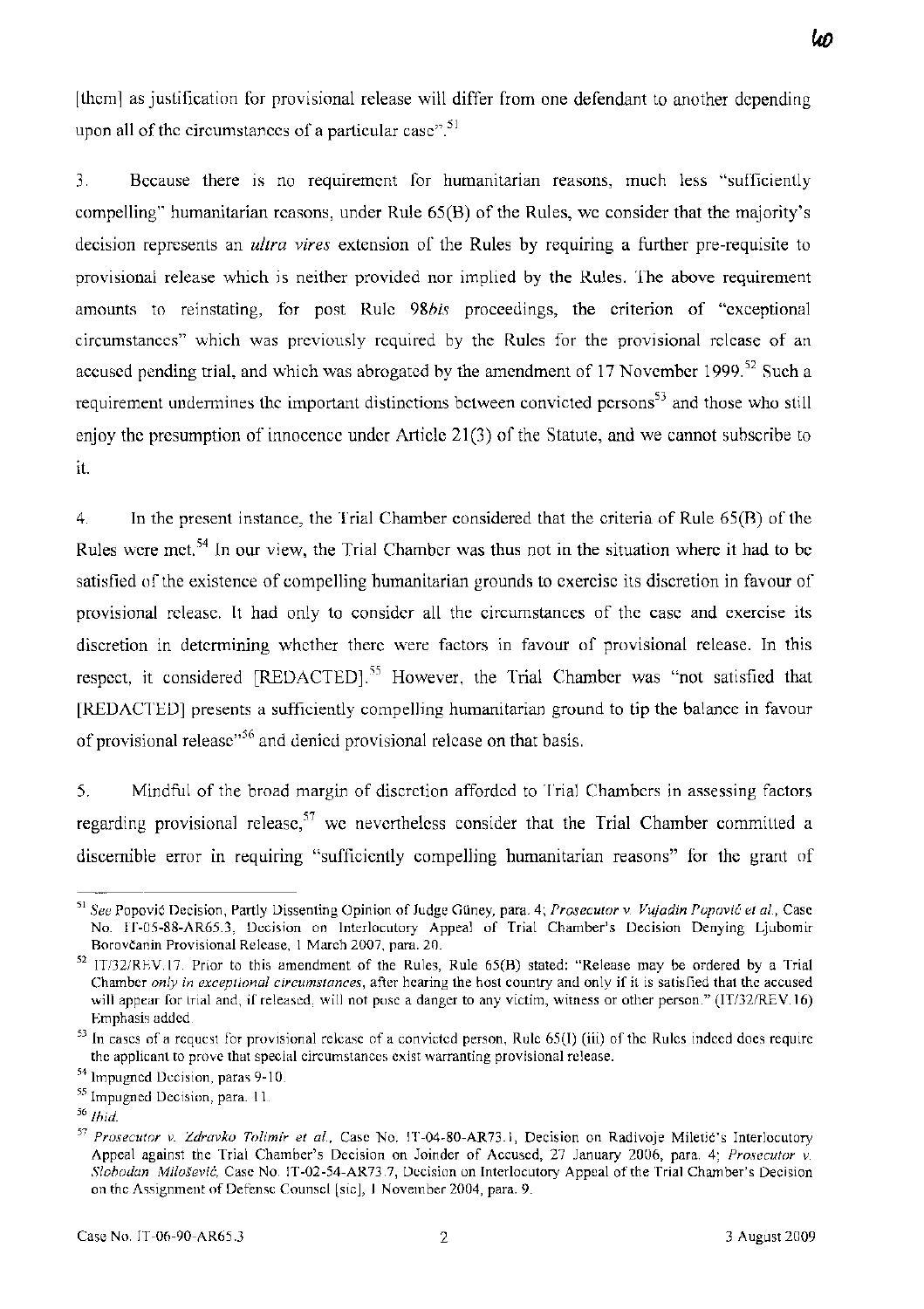provisional release. We therefore consider that the Trial Chamber's discretion was fettered by this extraneous consideration and consequently, while we respectfully dissent from the majority's reasoning, we concur with the conclusion in the grant of provisional release.<sup>58</sup>

Done in English and French, the English text being authoritative.

Dated this 3rd day of August 2009 At The Hague, The Netherlands

Judge Mehmet Giiney

Judge Liu Daqun

<sup>39</sup> 

<sup>58</sup> Majority Decision, para. 19.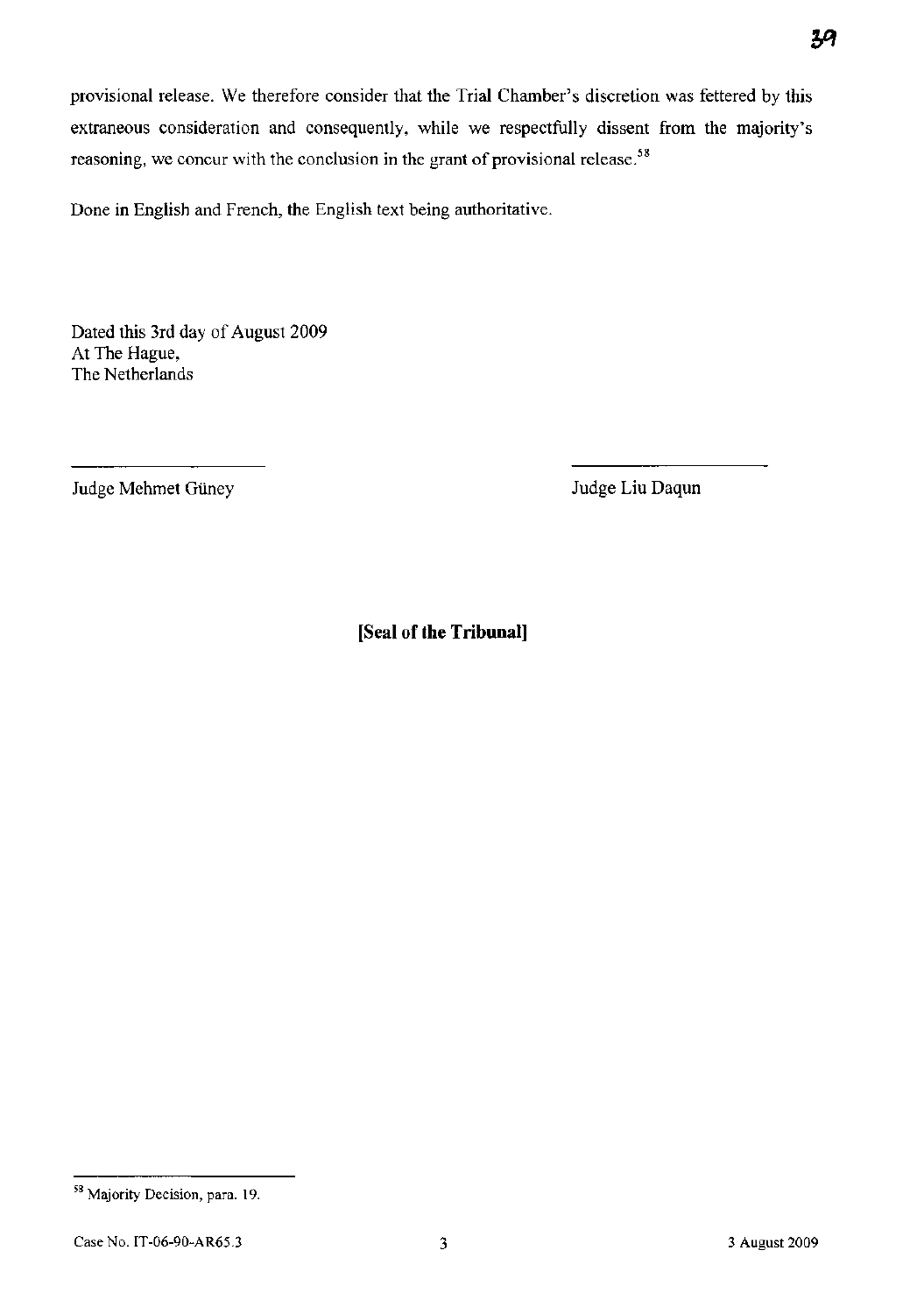## **JOINT DISSENTING OPINION OF JUDGE POCAR AND JUDGE MERON**

1. We respectfully dissent from the Majority's Decision<sup>59</sup> to reverse the Impugned Decision<sup>60</sup> and grant Čermak provisional release. It is well-established in the Tribunal's jurisprudence that under Rule 65(B) of the Rules of Procedure and Evidence of the Tribunal ("Rules"), a Trial Chamber's decision to grant or deny provisional release is a discretionary one.<sup>61</sup> Moreover, an interlocutory appeal is not a *de novo* review of a Trial Chamber's decision.<sup>62</sup> Thus, as the Majority's Decision recognises,<sup>63</sup> this discretionary decision should be upheld unless it was erroneously based on an incorrect interpretation of governing law or a patently incorrect factual conclusion, or was so unreasonable or unfair as to constitute an abuse of discretion.<sup>64</sup>

2. Given the discretion of the Trial Chamber to assess the humanitarian reasons for provisional release following a Rule 98*bis* ruling,<sup>65</sup> we would not conclude, as the Majority's Decision has, that the Trial Chamber "committed a discernible error" in its evaluation of the humanitarian grounds for release presented by Čermak.<sup>66</sup> In our view, and in light of previous jurisprudence of the Appeals Chamber, the Trial Chamber did not reach any patently incorrect factual conclusion or abuse its discretion. We therefore believe, in accordance with the aforementioned standard of review, that there is no basis to overturn the Impugned Decision in denying Čermak provisional release.

38

<sup>59</sup> Decision on Ivan Čermak's Appeal Against Decision on His Motion for Provisional Release ("Majority's Decision").

*<sup>60</sup> Prosecutor* v. *Ante Gotovina et al.,* Case No. IT -06-90-T, Decision on Motion for Provisional Release of Ivan Čermak, 14 July 2009 ("Impugned Decision") (confidential).

<sup>61</sup>*See, e.g., Prosecutor* v. Prlić *et al.,* Case No. IT-04-74-AR65.II, Decision on Praljak's Appeal of the Trial Chamber' s 2 December 2008 Decision on Provisional Release, 17 December 2008 *("Praljak* Decision"), para. 4.

*<sup>62</sup> See, e.g., Praljak* Decision, para. 4 (citing *Prosecutor* v. *Haradinaj et al.,* Case No. IT-04-84-AR65.2, Decision on Lahi Brahimaj's Interlocutory Appeal Against the Trial Chamber's Decision Denying His Provisional Release, 9 March 2006 *("Brahimaj* Decision"), para. 5; *Prosecutor* v. Stanišić, Case No. IT-04-79-AR65.1, Decision on Prosecution's Interlocutory Appeal of Mićo Stanišić's Provisional Release, 17 October 2005 ("Stanišić Decision"), para. 6; *Prosecutor* v. *Boškoski and* Tarčulovski, Case No. IT-04-82-AR65.2, Decision on Ljube Boškoski's Interlocutory Appeal on Provisional Release, 28 September 2005, para. 5).

*<sup>63</sup> See* Majority's Decision, para. 4.

*<sup>64</sup> See Prosecutor* v. Popović *et al.,* Case No. IT-05-88-AR65.7, Decision on Vujadin Popović's Interlocutory Appeal Against the Decision on Popović's Motion for Provisional Release, 1 July 2008 ("Popović Decision"), para. 6.

*<sup>65</sup> See Praljak* Decision, paras 7, 15; *see also* Majority's Decision, para. 6.

*<sup>66</sup> See* Majority' s Decision, para. 18.